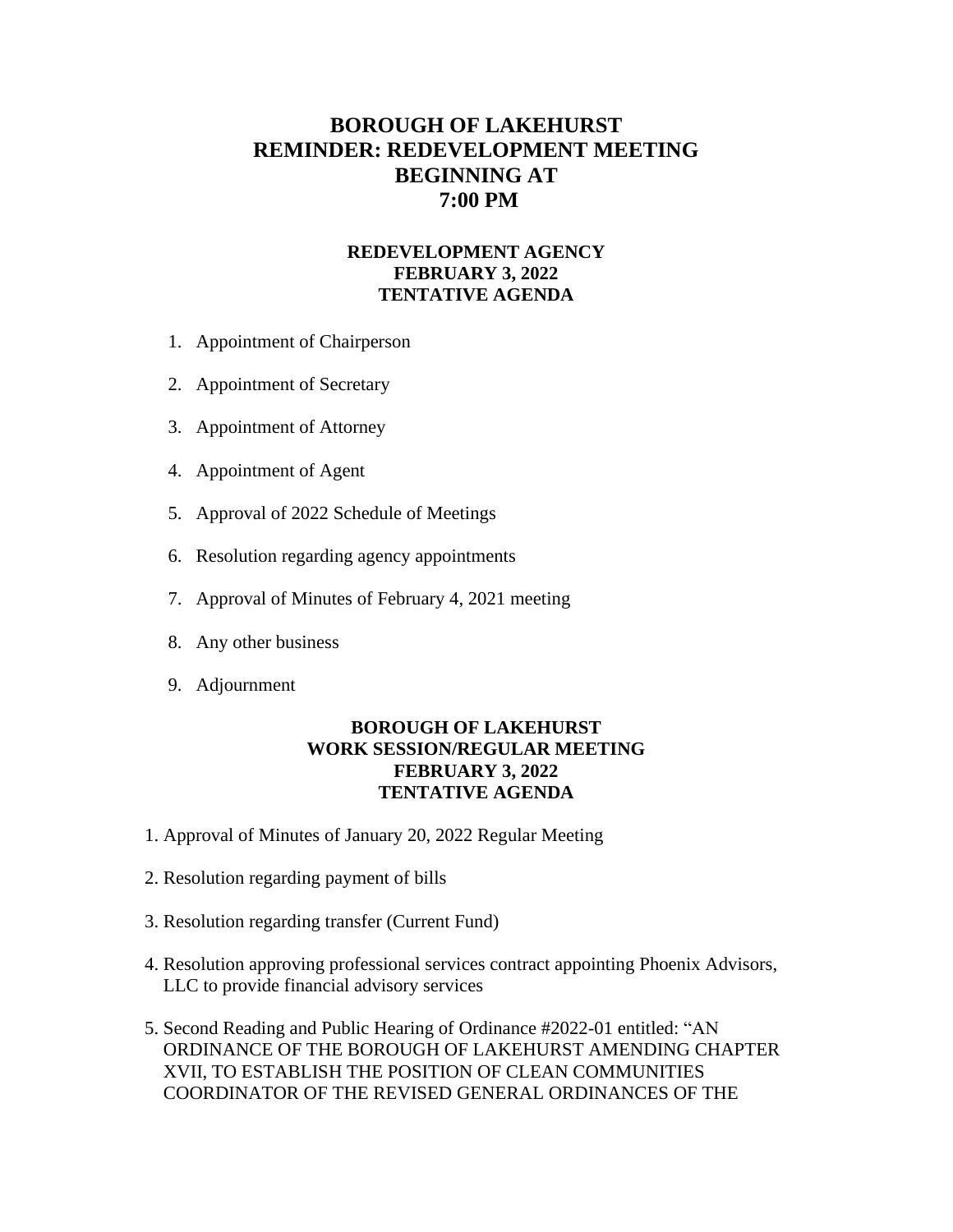#### BOROUGH OF LAKEHURST, COUNTY OF OCEAN, STATE OF NEW JERSEY, ENTITLED SOLID WASTE MANAGEMENT"

6. Executive/closed session to discuss personnel matters/contract negotiations

Maryanne Capasso, RMC Municipal Clerk

*The Mayor and Council reserve the right to add or delete items from the agenda.*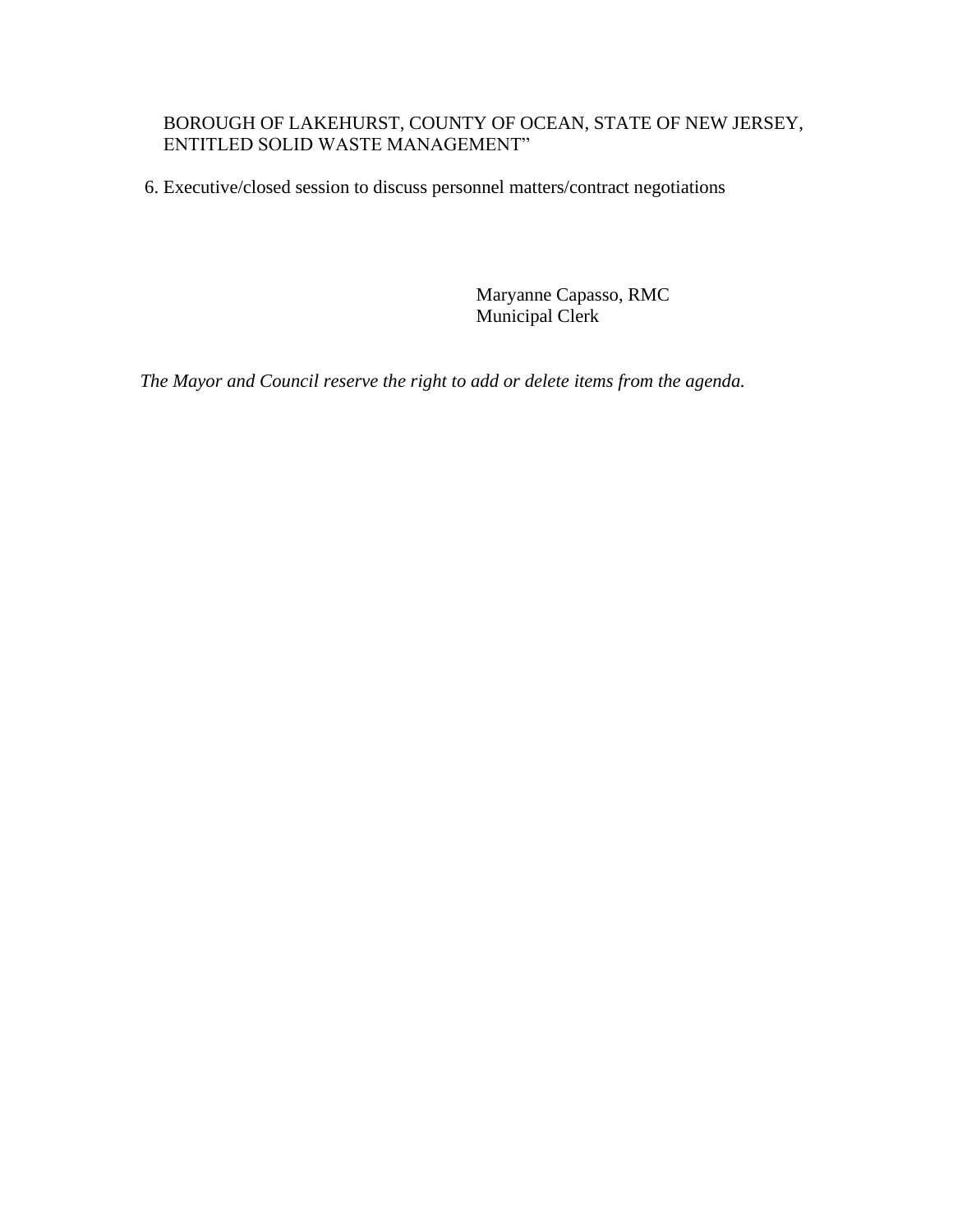#### **RESOLUTION FEBRUARY 3, 2022**

**WHEREAS, the governing body of the Borough of Lakehurst, in the County of** Ocean and State of New Jersey has carefully examined all vouchers presented to the Borough Clerk for payment of claims; finding all to be accurate and legitimate;

NOW, THEREFORE, BE IT RESOLVED by the Mayor and Council of the Borough of Lakehurst, County of Ocean, State of New Jersey that the bills list as presented in the amount of \$226,962.94 is hereby approved.

I, Maryanne Capasso, Municipal Clerk, of the Borough of Lakehurst, County of Ocean, State of New Jersey, do hereby certify that the above resolution was approved by the Mayor and Council at the meeting of February 3, 2022.

> **Maryanne Capasso Municipal Clerk, RMC**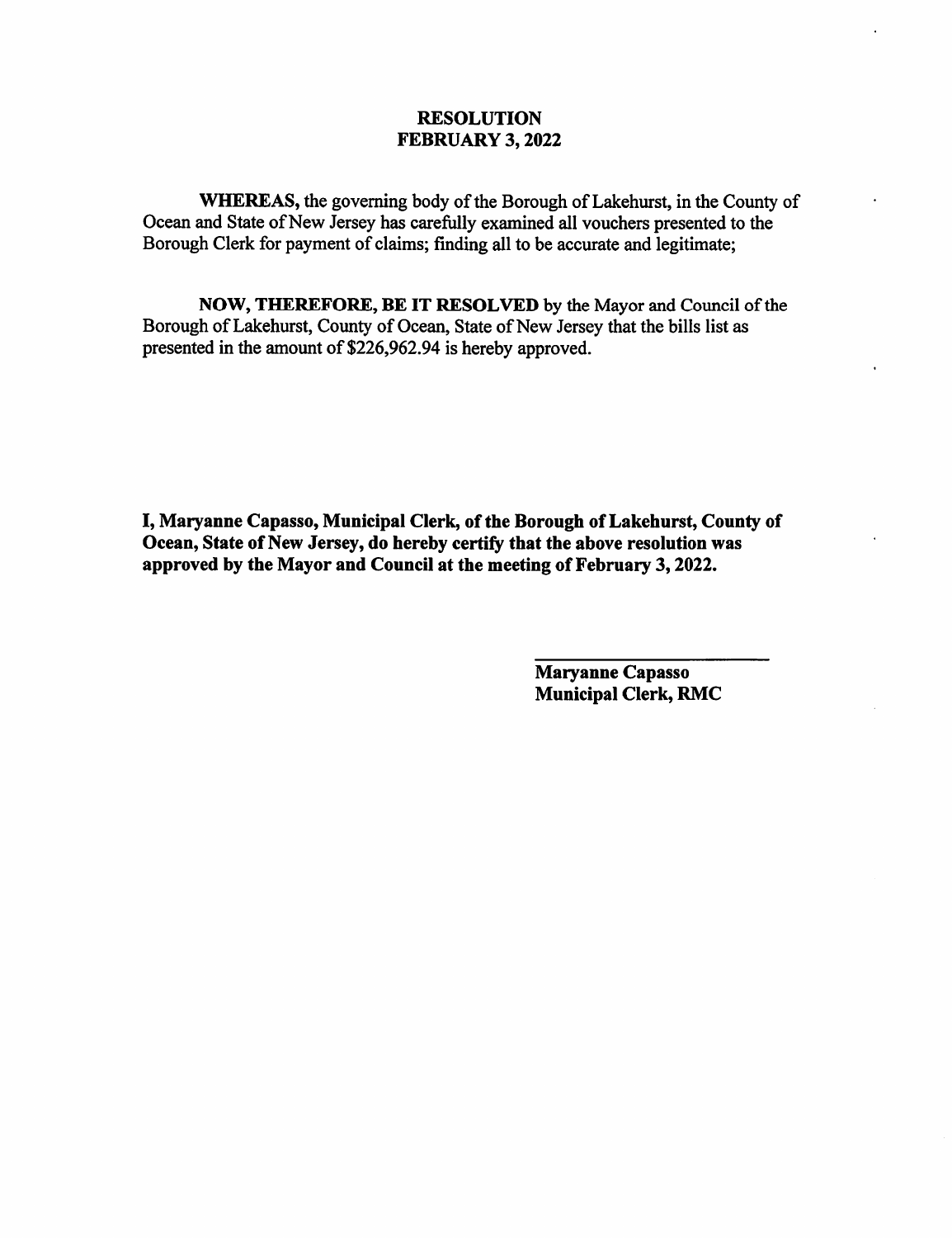| January 21, 2022<br>12:55 PM                                                          | Borough of Lakehurst<br>Bill List By P.O. Number                                                                                  | Page No: 1 |
|---------------------------------------------------------------------------------------|-----------------------------------------------------------------------------------------------------------------------------------|------------|
| $P.0.$ Type: All<br>Range: First<br>to Last<br>Format: Detail without Line Item Notes | Paid: N<br>Void: N<br>Open: N<br>Held: Y<br>RCVd: Y<br>Aprv: N<br>Bid: Y<br>State: Y<br>Other: Y<br>Exempt: Y                     |            |
| PO #<br>PO Date Vendor<br>Item Description                                            | First<br>Chk/Void<br>Contract PO Type<br>Rcvd<br>Amount Charge Account<br>Acct Type Description<br>Stat/Chk Enc Date Date<br>Date | Invoice    |
| 22-00051 01/21/22 T0024<br>1 ASSESSMENT NOTICES                                       | TREC DIRECT MAILING SERVICES<br>376.00 2-01-20-150-216<br><b>B PRINTING</b><br>01/21/22 01/21/22<br>R                             |            |
| Total Purchase Orders:                                                                | 1 Total P.O. Line Items:<br>1 Total List Amount:<br>Total Void Amount:<br>376.00<br>0.00                                          |            |

 $\sim 10^{11}$ 

 $\mathcal{L}^{\mathcal{L}}(\mathcal{L}^{\mathcal{L}}(\mathcal{L}^{\mathcal{L}}(\mathcal{L}^{\mathcal{L}}(\mathcal{L}^{\mathcal{L}}(\mathcal{L}^{\mathcal{L}}(\mathcal{L}^{\mathcal{L}}(\mathcal{L}^{\mathcal{L}}(\mathcal{L}^{\mathcal{L}}(\mathcal{L}^{\mathcal{L}}(\mathcal{L}^{\mathcal{L}}(\mathcal{L}^{\mathcal{L}}(\mathcal{L}^{\mathcal{L}}(\mathcal{L}^{\mathcal{L}}(\mathcal{L}^{\mathcal{L}}(\mathcal{L}^{\mathcal{L}}(\mathcal{L}^{\mathcal{L$ 

 $\mathcal{L}^{\text{max}}_{\text{max}}$ 

 $\mathcal{L}^{\text{max}}_{\text{max}}$  and  $\mathcal{L}^{\text{max}}_{\text{max}}$  . The set of  $\mathcal{L}^{\text{max}}_{\text{max}}$ 

 $\mathcal{L}(\mathcal{L})$  and  $\mathcal{L}(\mathcal{L})$  .

 $\mathcal{L}^{\mathcal{L}}(\mathbf{z},\mathbf{z})$  .

 $\sim 100$  km  $^{-1}$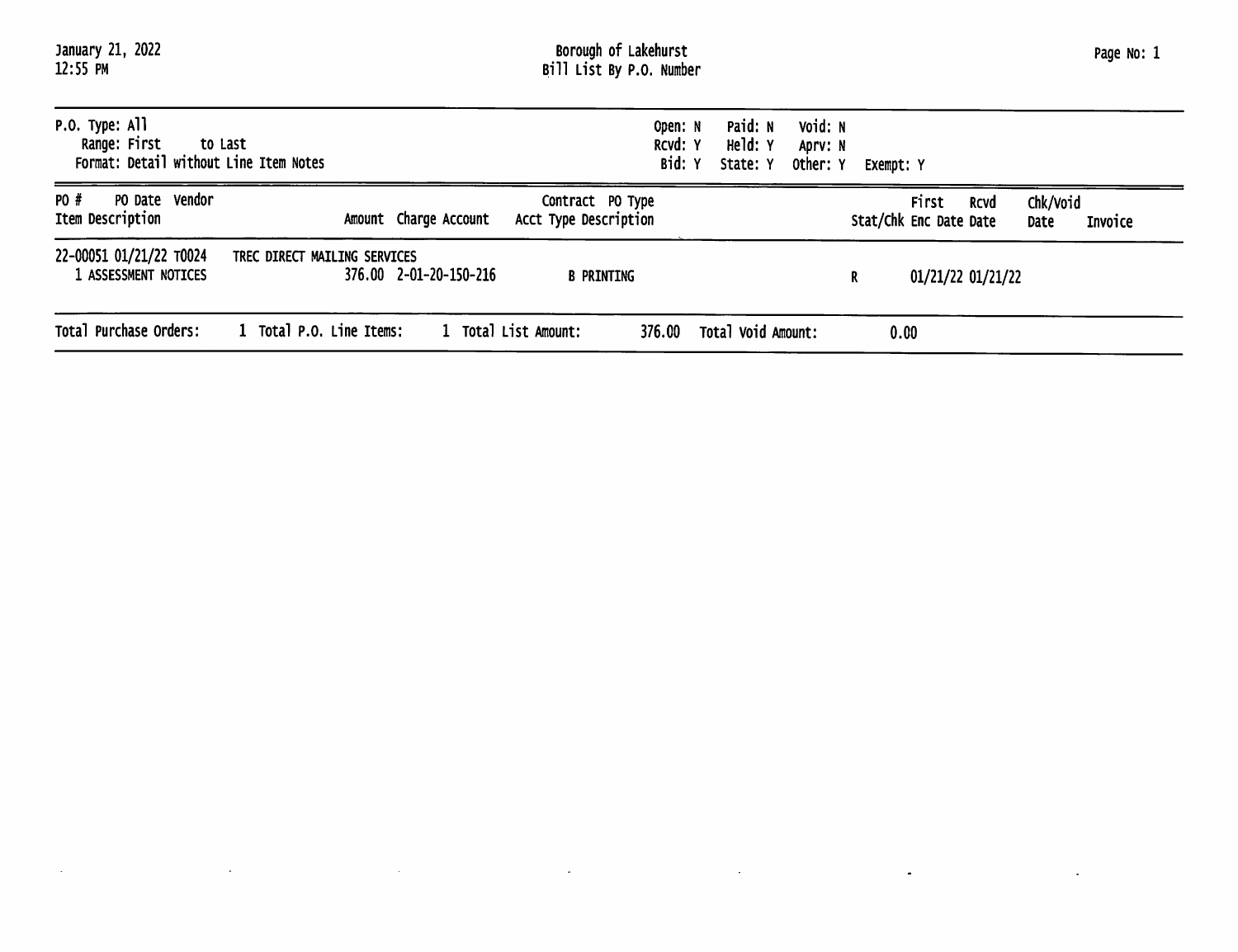$\sim$ 

 $\sim$ 

 $\langle \cdot \rangle$ 

 $\sim$ 

 $\mathcal{L}$ 

 $\sim$ 

| Totals by Year-Fund<br><b>Fund Description</b> | <b>Fund</b> | <b>Budget Rcvd</b> | Budget Held | Budget Total | Revenue Total | G/L Total | Tota)  |
|------------------------------------------------|-------------|--------------------|-------------|--------------|---------------|-----------|--------|
| <b>CURRENT FUND APPROPRIATIONS</b>             | $2 - 01$    | 376.00             | 0.00        | 376.00       | 0.00          | 0.00      | 376.00 |
| Total Of All Funds:                            |             | 376.00             | $0.00\,$    | 376.00       | 0.00          | 0.00      | 376.00 |

 $\mathcal{L}^{\mathcal{A}}$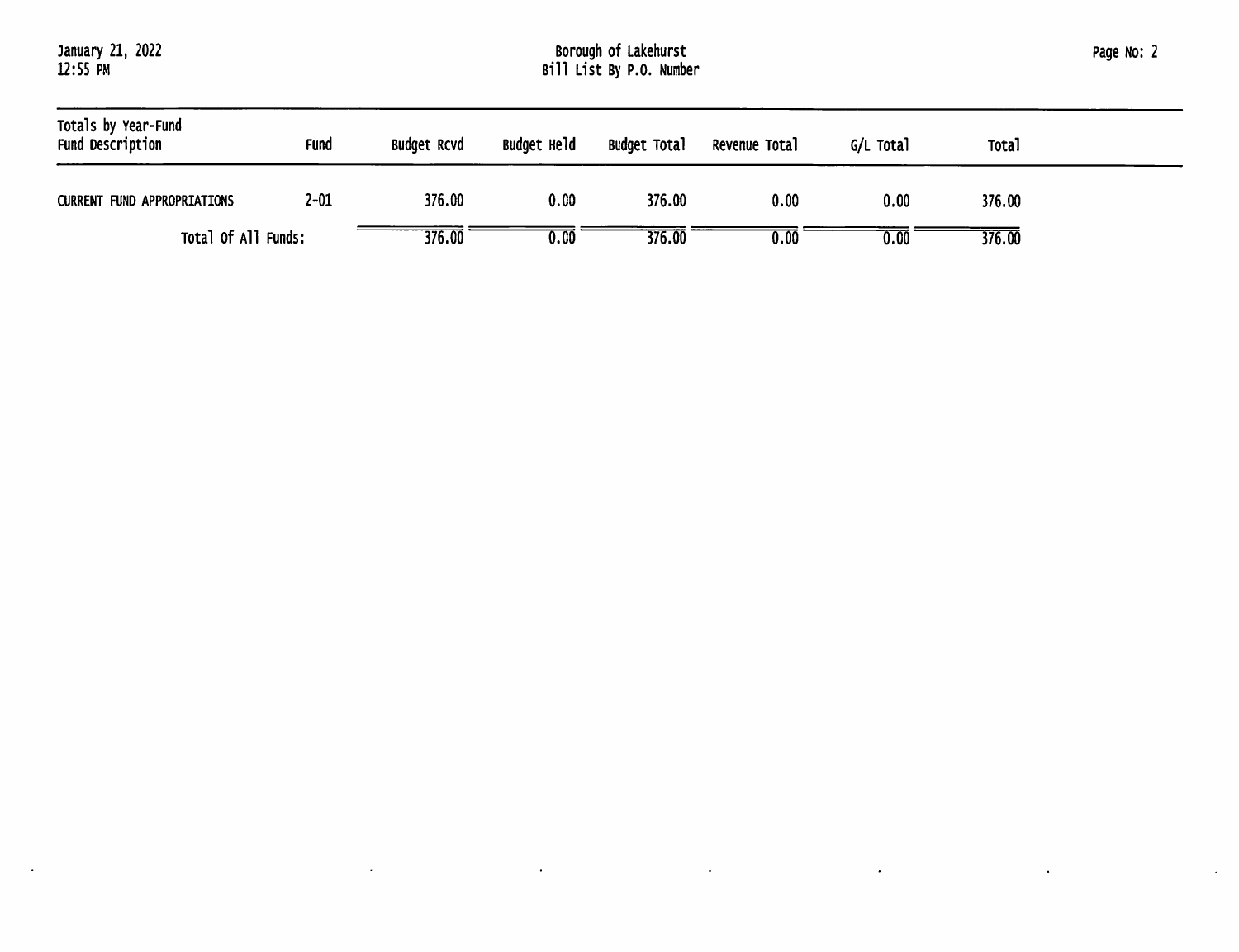$\langle \cdot \rangle$ 

 $\langle \cdot \rangle$ 

| $P.0.$ Type: All<br>Range: First<br>to Last<br>Format: Detail without Line Item Notes |                            | Paid: N<br>Open: N<br>Held: Y<br>RCVd: Y<br>Bid: Y<br>State: Y | Void: N<br>Aprv: N<br>Other: Y<br>Exempt: Y |                                                                               |
|---------------------------------------------------------------------------------------|----------------------------|----------------------------------------------------------------|---------------------------------------------|-------------------------------------------------------------------------------|
| PO Date Vendor<br>PO #<br>Item Description                                            | Amount Charge Account      | Contract PO Type<br>Acct Type Description                      |                                             | Chk/Void<br>First<br>RCVd<br>Stat/Chk Enc Date Date<br>Invoice<br><b>Date</b> |
| 22-00052 01/21/22 10274<br>ITALY'S BEST PIZZERIA<br>1 BORO EMPLOYEES LUNCH            | 182.31 1-01-20-100-299     | <b>B MISCELLANEOUS</b>                                         | R.                                          | 01/21/22 01/21/22                                                             |
| 22-00053 01/21/22 J0900<br><b>JCP&amp;L</b><br>1 ELECTRIC BILL UF - 3 MONTHS          | 10, 315.57 1-09-00-101-276 | <b>B ELECTRIC</b>                                              | R.                                          | 01/21/22 01/21/22                                                             |
| 22-00054 01/21/22 MO564<br>MUNIDEX, INC.<br>1 2022 MAINTENANCE AGREEMENT              | 431.10 2-01-27-340-299     | <b>B MISCELLANEOUS</b>                                         | R                                           | 01/21/22 01/21/22                                                             |
| 3 Total P.O. Line Items:<br>Total Purchase Orders:                                    |                            | 3 Total List Amount:<br>10,928.98                              | Total Void Amount:<br>0.00                  |                                                                               |

 $\sim$ 

 $\langle \bullet \rangle$ 

 $\bullet$ 

 $\bullet$ 

 $\lambda$ 

 $\bullet$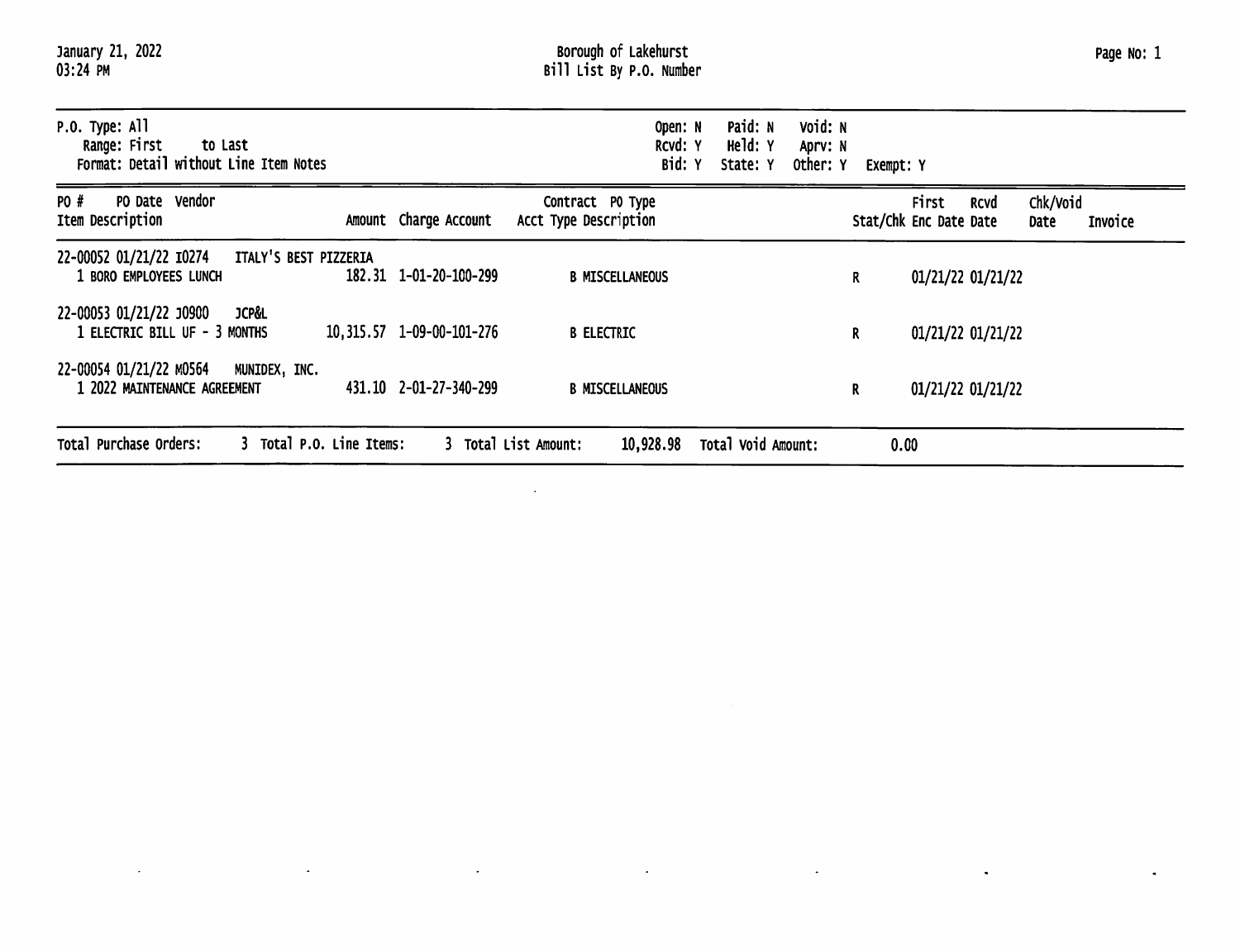$\mathcal{L}$ 

 $\langle \cdot \rangle$ 

 $\sim$ 

| Totals by Year-Fund<br>Fund Description | Fund                    | <b>Budget Rcvd</b>     | Budget Held  | <b>Budget Total</b>    | Revenue Total | G/L Total    | <b>Total</b>           |
|-----------------------------------------|-------------------------|------------------------|--------------|------------------------|---------------|--------------|------------------------|
| <b>CURRENT FUND APPROPRIATIONS</b>      | $1 - 01$                | 182.31                 | 0.00         | 182.31                 | 0.00          | 0.00         | 182.31                 |
| WATER & SEWER OPERATING                 | $1 - 09$<br>Year Total: | 10,315.57<br>10,497.88 | 0.00<br>0.00 | 10,315.57<br>10,497.88 | 0.00<br>0.00  | 0.00<br>0.00 | 10,315.57<br>10,497.88 |
| <b>CURRENT FUND APPROPRIATIONS</b>      | $2 - 01$                | 431.10                 | 0.00         | 431.10                 | 0.00          | 0.00         | 431.10                 |
| Total Of All Funds:                     |                         | 10,928.98              | 0.00         | 10,928.98              | 0.00          | 0.00         | 10,928.98              |

 $\langle \cdot \rangle$ 

 $\langle \bullet \rangle$ 

 $\sim$ 

 $\mathcal{L}$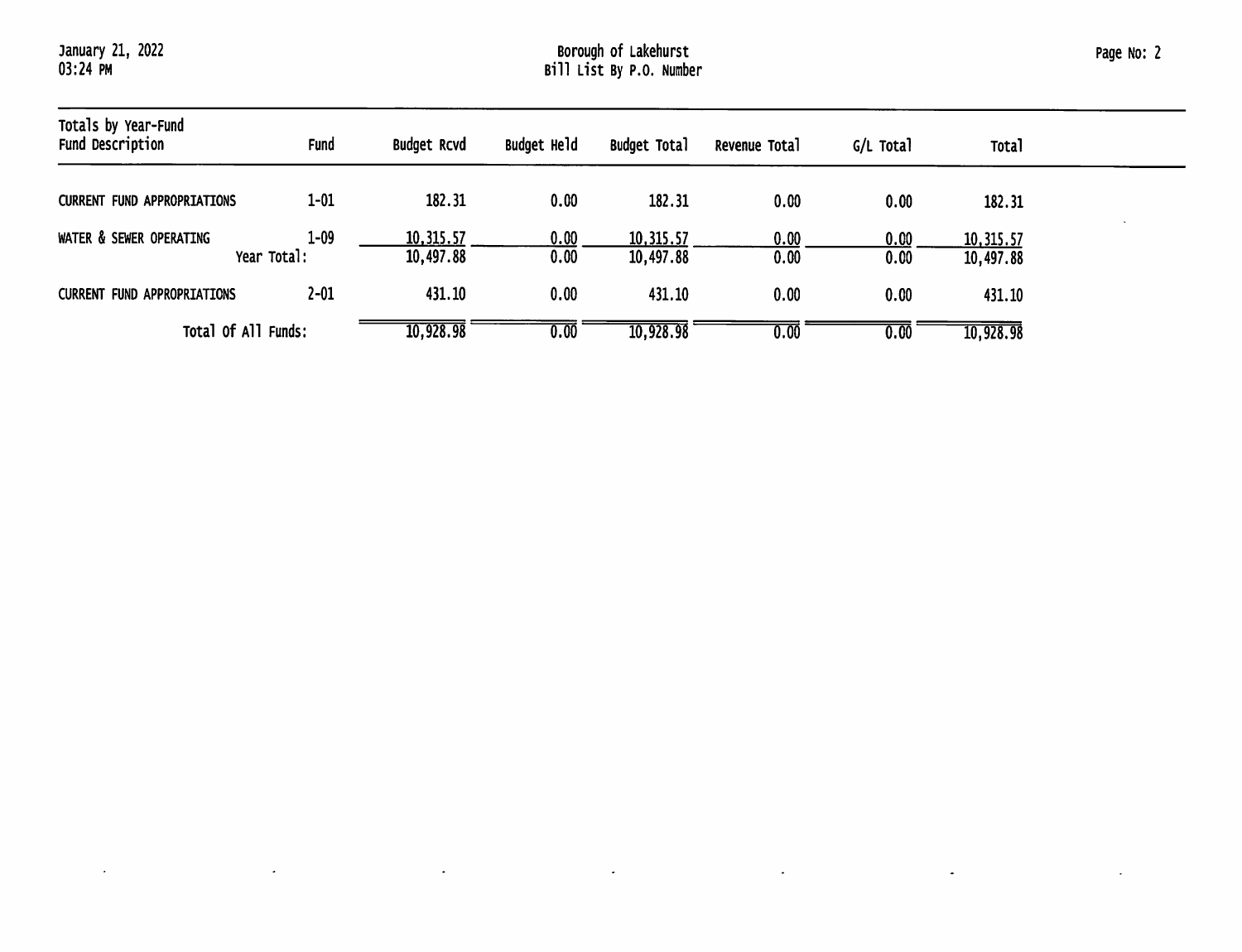| P.O. Type: All<br>Range: First<br>to Last<br>Format: Detail without Line Item Notes                                                                |                                                                            | Paid: N<br>Open: N<br>Held: Y<br>RCVd: Y<br>Bid: Y<br>State: Y                      | Void: N<br>Aprv: N<br>Other: Y | Exempt: Y                                                   |                             |
|----------------------------------------------------------------------------------------------------------------------------------------------------|----------------------------------------------------------------------------|-------------------------------------------------------------------------------------|--------------------------------|-------------------------------------------------------------|-----------------------------|
| PO #<br>PO Date Vendor<br>Item Description                                                                                                         | Amount Charge Account                                                      | Contract PO Type<br>Acct Type Description                                           |                                | <b>First</b><br>RCVd<br>Stat/Chk Enc Date Date              | Chk/Void<br>Invoice<br>Date |
| 21-00917 12/30/21 M0075<br><b>MATTHEW SAGE</b><br>1 ALT. PUBLIC DEFENDER                                                                           | 1,200.00 T-03-00-100-005                                                   | <b>B</b> Public Defender                                                            | $\mathbf{R}$                   | 12/30/21 02/02/22                                           |                             |
| 21-00919 12/31/21 D0072<br>DYNAMIC TESTING SERVICE, LLC<br>1 DRUG/ALCH TEST - PW                                                                   | 80.00 G-02-00-200-443                                                      | B Recycling Tonnage Grant 2017                                                      | $\mathbf R$                    | 12/31/21 02/02/22                                           | 14301                       |
| 22-00005 01/11/22 H0030 HOLIDAY CAR WASH<br>1 POLICE CAR WASHES INV# 1332                                                                          | 152.00 1-01-25-240-297                                                     | B Police - Miscellaneous                                                            | $\mathbf{R}$                   | 01/11/22 02/02/22                                           | 1332                        |
| 22-00007 01/18/22 00022 ONSOLVE, LLC<br>1 CODE RED $1/1/22 - 12/31/23$<br>2 CODE RED 1/1/22 - 12/31/23<br>3 CODE RED $1/1/22 - 12/31/23$<br>635.57 | 211.86 2-01-25-240-297<br>211.86 2-01-25-252-299<br>211.85 2-01-26-305-299 | <b>B Police - Miscellaneous</b><br><b>B MISCELLANEOUS</b><br><b>B MISCELLANEOUS</b> | R<br>R<br>R.                   | 01/18/22 02/02/22<br>01/18/22 02/02/22<br>01/18/22 02/02/22 | 15204505                    |
| 22-00009 01/18/22 R0040<br>THE RODGERS GROUP, LLC<br>1 12 MONTH SUBSCRIPTION TRAINING                                                              | 2,656.08 2-01-25-240-222                                                   | <b>B CONTRACTUAL SERVICES</b>                                                       | R.                             | 01/18/22 02/02/22                                           | 7290                        |
| 22-00010 01/18/22 T0065<br><b>TAWANDA HENDERSON</b><br>1 REPLACE LOST PHONE                                                                        | 999.99 1-01-25-240-297                                                     | B Police - Miscellaneous                                                            | $\mathbf{R}$                   | 01/18/22 02/02/22                                           |                             |
| 22-00015 01/18/22 G0043<br><b>GENERAL CODE</b><br>1 CLERK BOOKS - BRENNAN & LOWE                                                                   | 340.00 2-01-20-120-284                                                     | <b>B TRAINING &amp; EDUCATION</b>                                                   | R.                             | 01/18/22 02/02/22                                           |                             |
| 22-00017 01/18/22 L0100<br>LAKEHURST ELEMENTARY PTA<br>1 FULL PAGE YEARBOOK AD                                                                     | 100.00 2-01-20-120-299                                                     | <b>B MISCELLANEOUS</b>                                                              | R.                             | 01/18/22 02/02/22                                           |                             |
| 22-00055 01/24/22 H0520<br><b>CORE &amp; MAIN</b><br>1 5/8 x 3/4 IPERL 3TS WATER METE                                                              | 2,000.00 2-09-00-101-212                                                   | <b>B MAINTENANCE SUPPLIES</b>                                                       | R.                             | 01/24/22 02/02/22                                           |                             |
| 22-00056 01/24/22 C0101<br>CONNELL CONSULTING LLC<br>1 OPRA FOR PRACTITIONERS SEMINAR<br>2 OPRA FOR PRACTITIONERS SEMINAR<br>298.00                | 149.00 2-01-20-120-284<br>149.00 2-01-25-240-284                           | <b>B TRAINING &amp; EDUCATION</b><br><b>B TRAINING &amp; EDUCATION</b>              | R<br>R                         | 01/24/22 02/02/22<br>01/24/22 02/02/22                      |                             |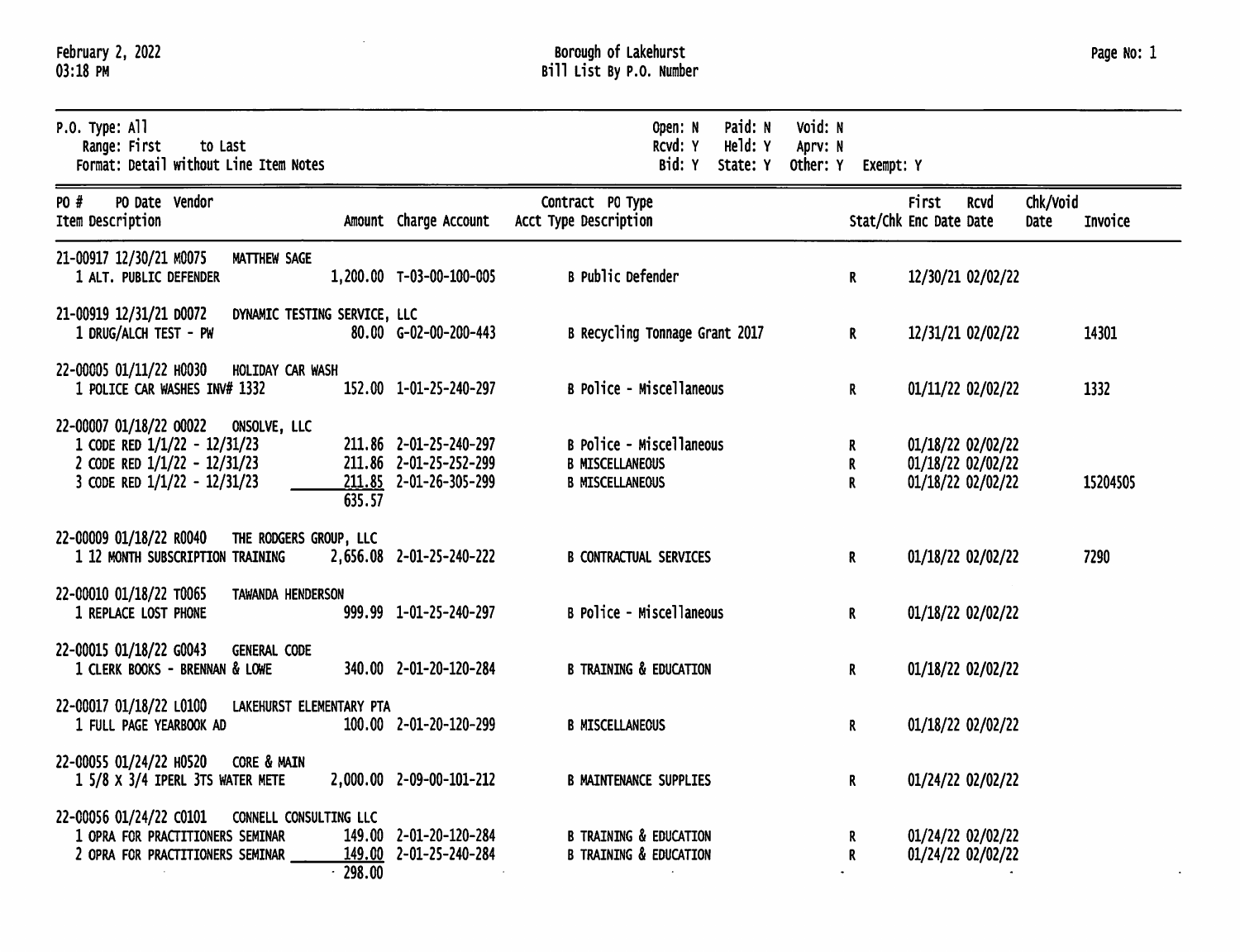## Borough of Lakehurst<br>Bill List By P.O. Number

| PO #<br>PO Date Vendor<br>Item Description                                                                                                                                                                                                                                                                                                                                                                                                                                                                                         | Amount Charge Account                                                                                                                                                                                                                                                                                                                                                           | Contract PO Type<br>Acct Type Description                                                                                                                                                                                                                                                                                                                                                                                                                                                                                                                           |                                                                    | <b>First</b><br>Stat/Chk Enc Date Date                                                                                                                                                                                                                                                             | <b>RCVd</b> | Chk/Void<br>Date | Invoice                                                                                                                                                                            |
|------------------------------------------------------------------------------------------------------------------------------------------------------------------------------------------------------------------------------------------------------------------------------------------------------------------------------------------------------------------------------------------------------------------------------------------------------------------------------------------------------------------------------------|---------------------------------------------------------------------------------------------------------------------------------------------------------------------------------------------------------------------------------------------------------------------------------------------------------------------------------------------------------------------------------|---------------------------------------------------------------------------------------------------------------------------------------------------------------------------------------------------------------------------------------------------------------------------------------------------------------------------------------------------------------------------------------------------------------------------------------------------------------------------------------------------------------------------------------------------------------------|--------------------------------------------------------------------|----------------------------------------------------------------------------------------------------------------------------------------------------------------------------------------------------------------------------------------------------------------------------------------------------|-------------|------------------|------------------------------------------------------------------------------------------------------------------------------------------------------------------------------------|
| 22-00058 01/25/22 J0035<br>JERSEY PINES OVERHEAD DOOR<br>1 INVOICE# 4040<br>2 INVOICE# 4039                                                                                                                                                                                                                                                                                                                                                                                                                                        | 214.00 2-01-26-310-244<br>448.00 2-01-26-310-244<br>662.00                                                                                                                                                                                                                                                                                                                      | B EQUIPMENT - MAINTENANCE/REPAIR<br><b>B EQUIPMENT - MAINTENANCE/REPAIR</b>                                                                                                                                                                                                                                                                                                                                                                                                                                                                                         | R<br>R                                                             | 01/25/22 02/02/22<br>01/25/22 02/02/22                                                                                                                                                                                                                                                             |             |                  | 4040<br>4039                                                                                                                                                                       |
| 22-00061 01/25/22 u0008<br>ULTRA EQUIPMENT, LLC<br>1 BEYER PLOW CONTROL INV# 12139                                                                                                                                                                                                                                                                                                                                                                                                                                                 | 690.00 2-01-26-290-244                                                                                                                                                                                                                                                                                                                                                          | B EQUIPMENT - MAINTENANCE/REPAIR                                                                                                                                                                                                                                                                                                                                                                                                                                                                                                                                    | R                                                                  | 01/25/22 02/02/22                                                                                                                                                                                                                                                                                  |             |                  | 12139                                                                                                                                                                              |
| 22-00064 01/31/22 H0032<br>HOLMDEL TOWNSHIP<br>1 Forms for 1099<br>2 Postage for 1099<br>3 Postage for 1099                                                                                                                                                                                                                                                                                                                                                                                                                        | 34.99 2-01-20-130-299<br>3.18 2-01-20-130-299<br>$0.73$ 2-01-20-130-299<br>38.90                                                                                                                                                                                                                                                                                                | B Finance - Miscellaneous<br>B Finance - Miscellaneous<br>B Finance - Miscellaneous                                                                                                                                                                                                                                                                                                                                                                                                                                                                                 | R<br>R<br>R                                                        | 01/31/22 01/31/22<br>01/31/22 01/31/22<br>01/31/22 01/31/22                                                                                                                                                                                                                                        |             |                  | 24293                                                                                                                                                                              |
| 22-00065 02/01/22 C0046<br>COLONIAL BOUQUET<br>1 FUNERAL FLOWERS - LOWE                                                                                                                                                                                                                                                                                                                                                                                                                                                            | 200.00 2-01-20-100-299                                                                                                                                                                                                                                                                                                                                                          | <b>B MISCELLANEOUS</b>                                                                                                                                                                                                                                                                                                                                                                                                                                                                                                                                              | $\mathbf{R}$                                                       | 02/01/22 02/02/22                                                                                                                                                                                                                                                                                  |             |                  |                                                                                                                                                                                    |
| 22-00066 02/01/22 B0091<br>BUSINESS INFORMATION SYSTEMS<br>1 MAINT AGREEMENT RECORDING SYST                                                                                                                                                                                                                                                                                                                                                                                                                                        | 1,295.00 2-01-20-120-222                                                                                                                                                                                                                                                                                                                                                        | B Clerk - Contractual Services                                                                                                                                                                                                                                                                                                                                                                                                                                                                                                                                      | R                                                                  | 02/01/22 02/02/22                                                                                                                                                                                                                                                                                  |             |                  | 86663                                                                                                                                                                              |
| 22-00067 02/01/22 H0196<br>HALL'S SERVICE, INC.<br>1 2111-3868: PD 1302 IGNITION<br>2 2111-3826: PD 1302 IGN COILS<br>3 2111-3843: PD 1305 OIL CHANGE<br>4 2111-3928: PD 1307 IGN COILS<br>5 2111-4010: PW F350 TIRE<br>6 2111-4091: PD 1301 OIL CHANGE<br>7 2112-4212: PD 1307 TIRES/OIL<br>8 2112-4236: PD 1306 IGN COILS<br>9 2112-4272: PD 1304 DRIVE SHAFT<br>10 2112-4358: PD CODE HARNESS<br>11 2112-4438: PD 1301 PLUG<br>12 2112-4466: PD 1302 OIL CHANGE<br>13 2112-4549: PD 1303 TIRES<br>14 2112-4621: PD 1304 STARTER | 83.28 1-01-26-291-252<br>572.54 1-01-26-291-252<br>56.40 1-01-26-291-252<br>449.62 1-01-26-291-252<br>225.00 1-01-26-291-257<br>69.17 1-01-26-291-252<br>449.45 1-01-26-291-253<br>695.93 1-01-26-291-252<br>263.58 1-01-26-291-252<br>320.00 1-01-26-291-252<br>19.49 1-01-26-291-252<br>49.45 1-01-26-291-252<br>992.99 1-01-26-291-253<br>249.27 1-01-26-291-252<br>4,496.17 | <b>B POLICE VEHICLE MAINT/REPAIR</b><br><b>B POLICE VEHICLE MAINT/REPAIR</b><br><b>B POLICE VEHICLE MAINT/REPAIR</b><br><b>B POLICE VEHICLE MAINT/REPAIR</b><br><b>B PUBLIC WORKS VEHICLE - TIRES</b><br><b>B POLICE VEHICLE MAINT/REPAIR</b><br><b>B POLICE VEHICLE - TIRES</b><br><b>B POLICE VEHICLE MAINT/REPAIR</b><br><b>B POLICE VEHICLE MAINT/REPAIR</b><br><b>B POLICE VEHICLE MAINT/REPAIR</b><br><b>B POLICE VEHICLE MAINT/REPAIR</b><br><b>B POLICE VEHICLE MAINT/REPAIR</b><br><b>B POLICE VEHICLE - TIRES</b><br><b>B POLICE VEHICLE MAINT/REPAIR</b> | R<br>R<br>R<br>R<br>R<br>R<br>R<br>R<br>R<br>R<br>R<br>R<br>R<br>R | 02/01/22 02/02/22<br>02/01/22 02/02/22<br>02/01/22 02/02/22<br>02/01/22 02/02/22<br>02/01/22 02/02/22<br>02/01/22 02/02/22<br>02/01/22 02/02/22<br>02/01/22 02/02/22<br>02/01/22 02/02/22<br>02/01/22 02/02/22<br>02/01/22 02/02/22<br>02/01/22 02/02/22<br>02/01/22 02/02/22<br>02/01/22 02/02/22 |             |                  | 2111-3868<br>2111-3826<br>2111-3843<br>2111-3928<br>2111-4010<br>2111-4091<br>2112-4212<br>2112-4236<br>2112-4272<br>2112-4358<br>2112-4438<br>2112-4466<br>2112-4549<br>2112-4621 |
| 22-00069 02/02/22 10034<br><b>JASON GUTDE</b>                                                                                                                                                                                                                                                                                                                                                                                                                                                                                      |                                                                                                                                                                                                                                                                                                                                                                                 |                                                                                                                                                                                                                                                                                                                                                                                                                                                                                                                                                                     |                                                                    |                                                                                                                                                                                                                                                                                                    |             |                  |                                                                                                                                                                                    |

22-00069 02/02/22 J0034 JASON GUIDE 1 REIMBURSEMENT STAPLES SHIPPING

19.95 2-01-25-240-211

 $\mathcal{A}^{\pm}$ 

**B OFFICE SUPPLIES** 

02/02/22 02/02/22

 $\mathbf R$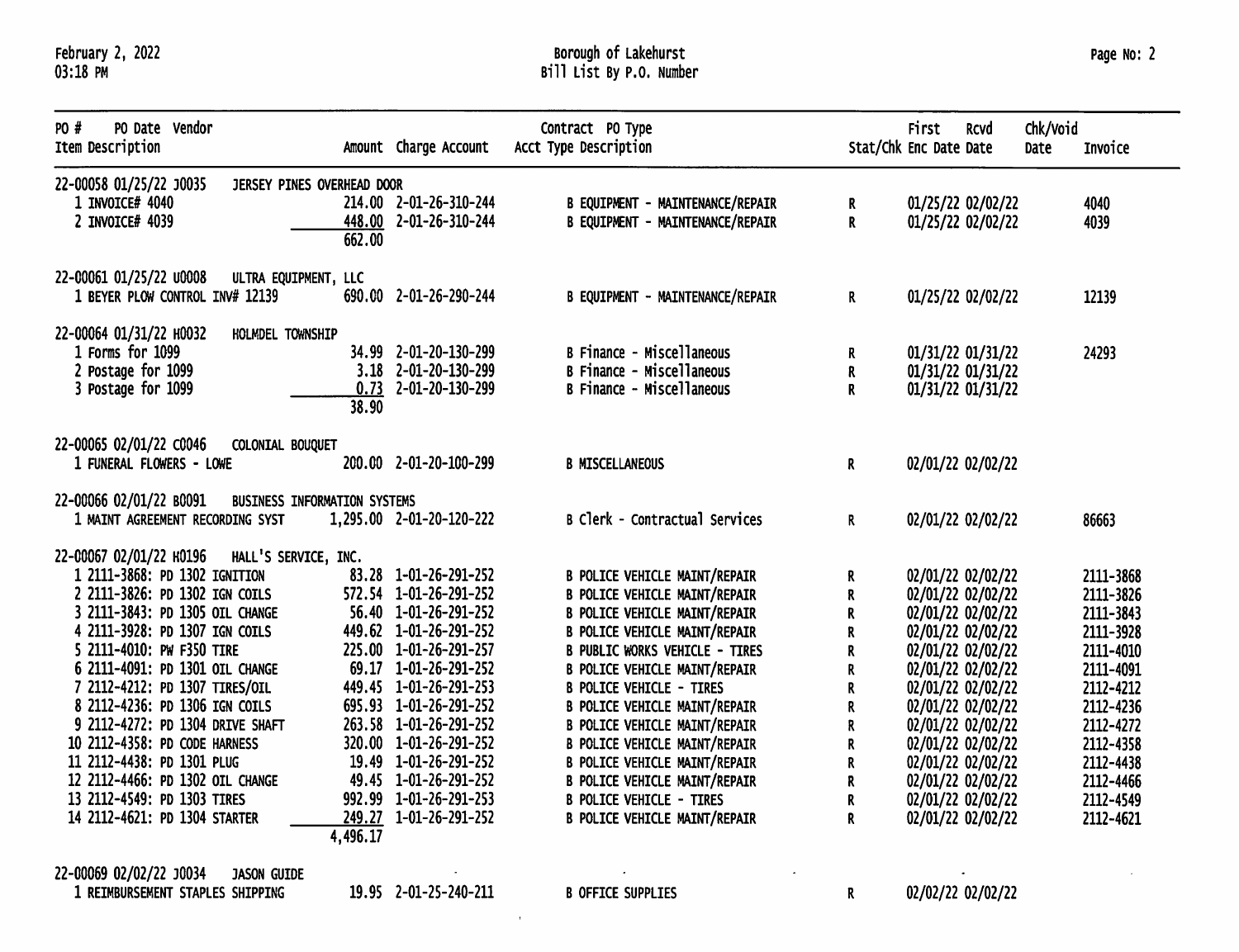February 2, 2022<br>03:18 PM

### Borough of Lakehurst<br>Bill List By P.O. Number

| PO Date Vendor<br>PO #<br>Item Description                                            | Amount Charge Account                                    | Contract PO Type<br>Acct Type Description                      | Stat/Chk Enc Date Date | <b>First</b> | <b>RCVd</b>                            | Chk/Void<br>Date | Invoice    |
|---------------------------------------------------------------------------------------|----------------------------------------------------------|----------------------------------------------------------------|------------------------|--------------|----------------------------------------|------------------|------------|
| 22-00070 02/02/22 P0158<br>PITNEY BOWES<br>1 MAILING METER CHARGES                    | 126.00 2-01-20-120-299                                   | <b>B MISCELLANEOUS</b>                                         | $\mathbf{R}$           |              | 02/02/22 02/02/22                      |                  | 1019605849 |
| 22-00071 02/02/22 P0837 PITNEY BOWES, INC.<br>1 DM1001 RED INK CARTRIDGES             | 254.97 2-01-20-120-211                                   | B Clerk - Office Supplies                                      | $\mathbf R$            |              | 02/02/22 02/02/22                      |                  | 1019839697 |
| 22-00072 02/02/22 A0024 ACTION DATA SERVICES<br>1 PAYROLL SERVICE PDEND 1/09/22       | 197.08 2-01-20-130-299                                   | B Finance - Miscellaneous                                      | $\mathbf{R}$           |              | 02/02/22 02/02/22                      |                  | 76328      |
| 22-00073 02/02/22 M0081 METROPOLITAN LIFE INSURANCE CO<br>1 DENTAL INSURANCE 1/2022   | 3,773.27 2-01-23-220-226                                 | B Insurance - Dental                                           | $\mathbf{R}$           |              | 02/02/22 02/02/22                      |                  |            |
| 22-00074 02/02/22 P0022 SUN LIFE<br>1 LIFE INS BILL TO 3/22                           | 108.00 2-01-23-220-227                                   | B Insurance - Life Insurance                                   | $\mathbf{R}$           |              | 02/02/22 02/02/22                      |                  |            |
| 22-00075 02/02/22 00139<br><b>OCEAN COUNTY LANDFILL</b><br>1 LANDFILL DUMP FEE ESCROW | 15,000.00 2-01-32-465-257                                | <b>B LANDFILL FEES</b>                                         | R.                     |              | 02/02/22 02/02/22                      |                  |            |
| 22-00078 02/02/22 00012 ONE CALL CONCEPTS<br>1 ONE CALL MESSAGES 12/21                | 40.04 1-09-00-101-275                                    | <b>B TELEPHONE</b>                                             | R.                     |              | 02/02/22 02/02/22                      |                  | 1125368    |
| 22-00083 02/02/22 W0030 WEX BANK<br>1 WAWA GAS CHARGES JAN 2022                       | 4,620.95 2-01-31-447-265                                 | <b>B GASOLINE</b>                                              | $\mathbf{R}$           |              | 02/02/22 02/02/22                      |                  | 78057919   |
| 1 COUNTY LEVY DUE 2/15/2022<br>2 COUNTY A/O DUE 2/15/2022<br>170,645.80               | 168,139.20 2-01-55-900-001<br>$2,506.60$ 2-01-55-900-001 | <b>B COUNTY TAXES PAYABLE</b><br><b>B COUNTY TAXES PAYABLE</b> | R.<br>R.               |              | 02/02/22 02/02/22<br>02/02/22 02/02/22 |                  |            |
| 22-00085 02/02/22 R0046<br><b>RUMPF LAW</b><br>1 PUBLIC DEFENDER                      | 375.00 T-03-00-100-005                                   | <b>B Public Defender</b>                                       | $\mathbf R$            |              | 02/02/22 02/02/22                      |                  |            |
| 22-00086 02/02/22 NJ101 NJ DEPT OF HEALTH<br>1 DOG LIC REPORT JANUARY 2022            | 108.00 2-15-00-900-003                                   | B Due to State - License Fees                                  | $\mathbf{R}$           |              | 02/02/22 02/02/22                      |                  |            |
| 22-00087 02/02/22 N0380 NJ STATE LEAGUE OF MUNICIPALIT<br>1 2022 MEMBERSHIP DUES NJLM | 402.00 2-01-20-120-281                                   | <b>B PROFESSIONAL MEMBERSHIP &amp; DUES</b>                    | R.                     |              | 02/02/22 02/02/22                      |                  | 246MLK22   |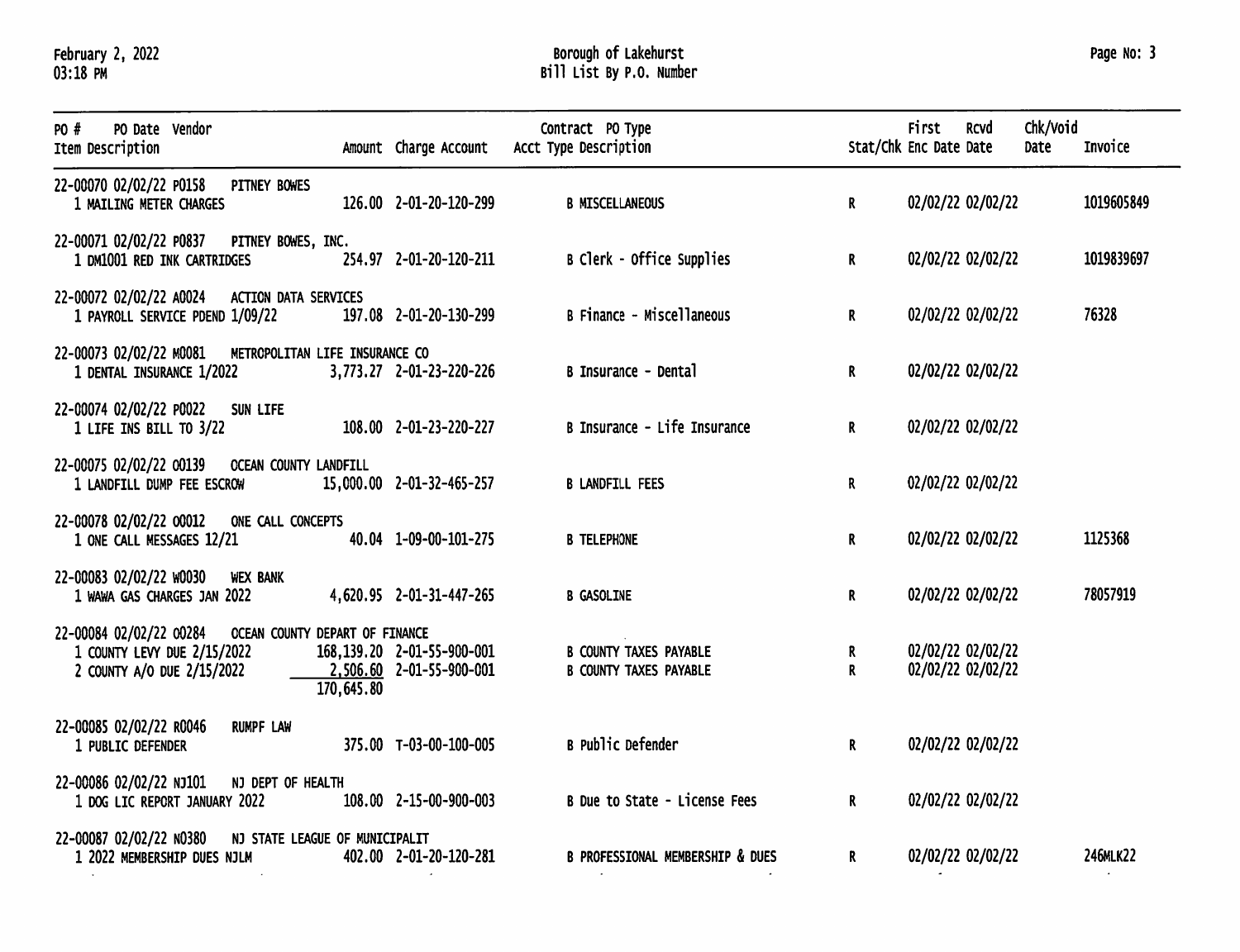February 2, 2022<br>03:18 PM

 $\mathcal{A}^{\pm}$ 

 $\sim$ 

 $\sim 10^{-10}$ 

# Borough of Lakehurst<br>Bill List By P.O. Number

| Page No: 4 |  |  |
|------------|--|--|
|------------|--|--|

| PO #<br>PO Date Vendor<br>Item Description                                                                                                                    |                                    | Amount Charge Account                                                                                           | Contract PO Type<br>Acct Type Description                                                                  |        | First<br>Stat/Chk Enc Date Date | <b>RCVO</b>                                                                                           | Chk/Void<br>Date | Invoice |
|---------------------------------------------------------------------------------------------------------------------------------------------------------------|------------------------------------|-----------------------------------------------------------------------------------------------------------------|------------------------------------------------------------------------------------------------------------|--------|---------------------------------|-------------------------------------------------------------------------------------------------------|------------------|---------|
| 22-00088 02/02/22 NO130<br>NJ CONFERENCE OF MAYORS<br>1 NJCM 2022 MAYORAL MEMB. DUES                                                                          |                                    | 295.00 2-01-20-110-281                                                                                          | <b>B PROFESSIONAL MEMBERSHIP &amp; DUES</b>                                                                | R      |                                 | 02/02/22 02/02/22                                                                                     |                  | 2022424 |
| 22-00089 02/02/22 C0060<br>COMCAST CABLE<br>1 ESC CABLE MODEM<br>2 COMM CENTER CABLE MODEM<br>3 BORO HALL CABLE MODEM<br>4 PD CABLE MODEM<br>5 PW CABLE MODEM | 199.17<br><u> 110.84</u><br>680.13 | 171.06 2-01-31-440-275<br>93.22 2-01-31-440-275<br>2-01-31-440-275<br>105.84 2-01-31-440-275<br>2-01-31-440-275 | <b>B TELEPHONE</b><br><b>B TELEPHONE</b><br><b>B TELEPHONE</b><br><b>B TELEPHONE</b><br><b>B TELEPHONE</b> | R<br>R |                                 | 02/02/22 02/02/22<br>02/02/22 02/02/22<br>02/02/22 02/02/22<br>02/02/22 02/02/22<br>02/02/22 02/02/22 |                  |         |
| 22-00090 02/02/22 C0114<br>COMPLETE SECURITY SYSTEMS INC.<br>1 ALARM MONITOR ESC 2/1-4/30/22                                                                  |                                    | 135.00 2-01-25-240-297                                                                                          | B Police - Miscellaneous                                                                                   | R.     |                                 | 02/02/22 02/02/22                                                                                     |                  | 294030  |
| 22-00091 02/02/22 S0896<br>SHORE BUSINESS SOLUTIONS<br>1 PD COPIER INVOICE# AR55249                                                                           |                                    | 71.87 2-01-25-240-297                                                                                           | B Police - Miscellaneous                                                                                   | R.     |                                 | 02/02/22 02/02/22                                                                                     |                  | AR55249 |
| 22-00092 02/02/22 J0900<br><b>JCP&amp;L</b><br>1 ELECTRIC BILL CF                                                                                             |                                    | 1,435.82 2-01-31-435-276                                                                                        | <b>B ELECTRICITY</b>                                                                                       | R      |                                 | 02/02/22 02/02/22                                                                                     |                  |         |
| 22-00093 02/02/22 J0900<br><b>JCP&amp;L</b><br>1 ELECTRIC BILL STREET LIGHTING                                                                                |                                    | 1,525.37 2-01-31-436-276                                                                                        | <b>B STREET LIGHTING</b>                                                                                   | R      |                                 | 02/02/22 02/02/22                                                                                     |                  |         |
| Total Purchase Orders:<br>35 Total P.O. Line Items:                                                                                                           |                                    | 59.                                                                                                             | Total List Amount:<br>Total Void Amount:<br>215,657.96                                                     |        | 0.00                            |                                                                                                       |                  |         |

 $\sim 100$  km s  $^{-1}$ 

 $\mathcal{L}^{\mathcal{L}}(\mathbf{z})$  . The  $\mathcal{L}^{\mathcal{L}}(\mathbf{z})$ 

 $\sim$   $\sim$ 

 $\sigma$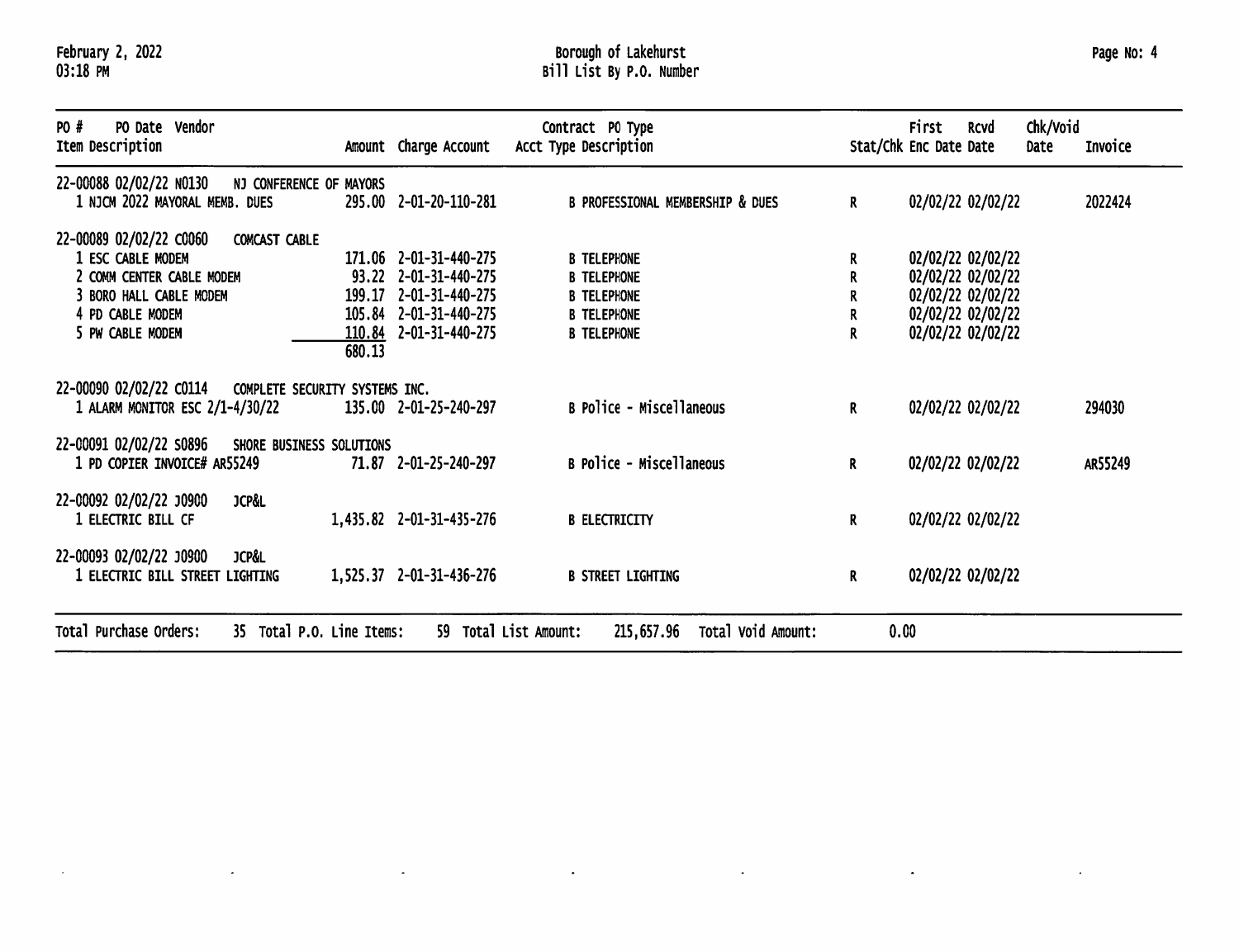$\Delta$ 

## Borough of Lakehurst<br>Bill List By P.O. Number

| Totals by Year-Fund<br><b>Fund Description</b> | <b>Fund</b>             | <b>Budget Rcvd</b>    | Budget Held  | <b>Budget Total</b>   | Revenue Total | G/L Total    | Total                 |  |
|------------------------------------------------|-------------------------|-----------------------|--------------|-----------------------|---------------|--------------|-----------------------|--|
| <b>CURRENT FUND APPROPRIATIONS</b>             | $1 - 01$                | 5,648.16              | 0.00         | 5,648.16              | 0.00          | 0.00         | 5,648.16              |  |
| WATER & SEWER OPERATING                        | $1 - 09$<br>Year Total: | 40.04<br>5,688.20     | 0.00<br>0.00 | 40.04<br>5,688.20     | 0.00<br>0.00  | 0.00<br>0.00 | 40.04<br>5,688.20     |  |
| <b>CURRENT FUND APPROPRIATIONS</b>             | $2 - 01$                | 206, 206.76           | 0.00         | 206, 206. 76          | 0.00          | 0.00         | 206,206.76            |  |
| WATER & SEWER OPERATING                        | $2 - 09$                | 2,000.00              | 0.00         | 2,000.00              | 0.00          | 0.00         | 2,000.00              |  |
| ANIMAL CONTROL FUND                            | $2 - 15$<br>Year Total: | 108.00<br>208, 314.76 | 0.00<br>0.00 | 108.00<br>208, 314.76 | 0.00<br>0.00  | 0.00<br>0.00 | 108.00<br>208, 314.76 |  |
|                                                | $G-02$                  | 80.00                 | 0.00         | 80.00                 | 0.00          | 0.00         | 80.00                 |  |
|                                                | $T-03$                  | 1,575.00              | 0.00         | 1,575.00              | 0.00          | 0.00         | 1,575.00              |  |
| Total Of All Funds:                            |                         | 215,657.96            | 0.00         | 215,657.96            | 0.00          | 0.00         | 215,657.96            |  |

 $\sim$ 

 $\omega$ 

 $\mathcal{A}$ 

 $\mathcal{L}^{\pm}$ 

 $\mathcal{A}^{\mathcal{A}}$ 

 $\hat{\phantom{a}}$ 

 $\bullet$ 

 $\langle \rangle$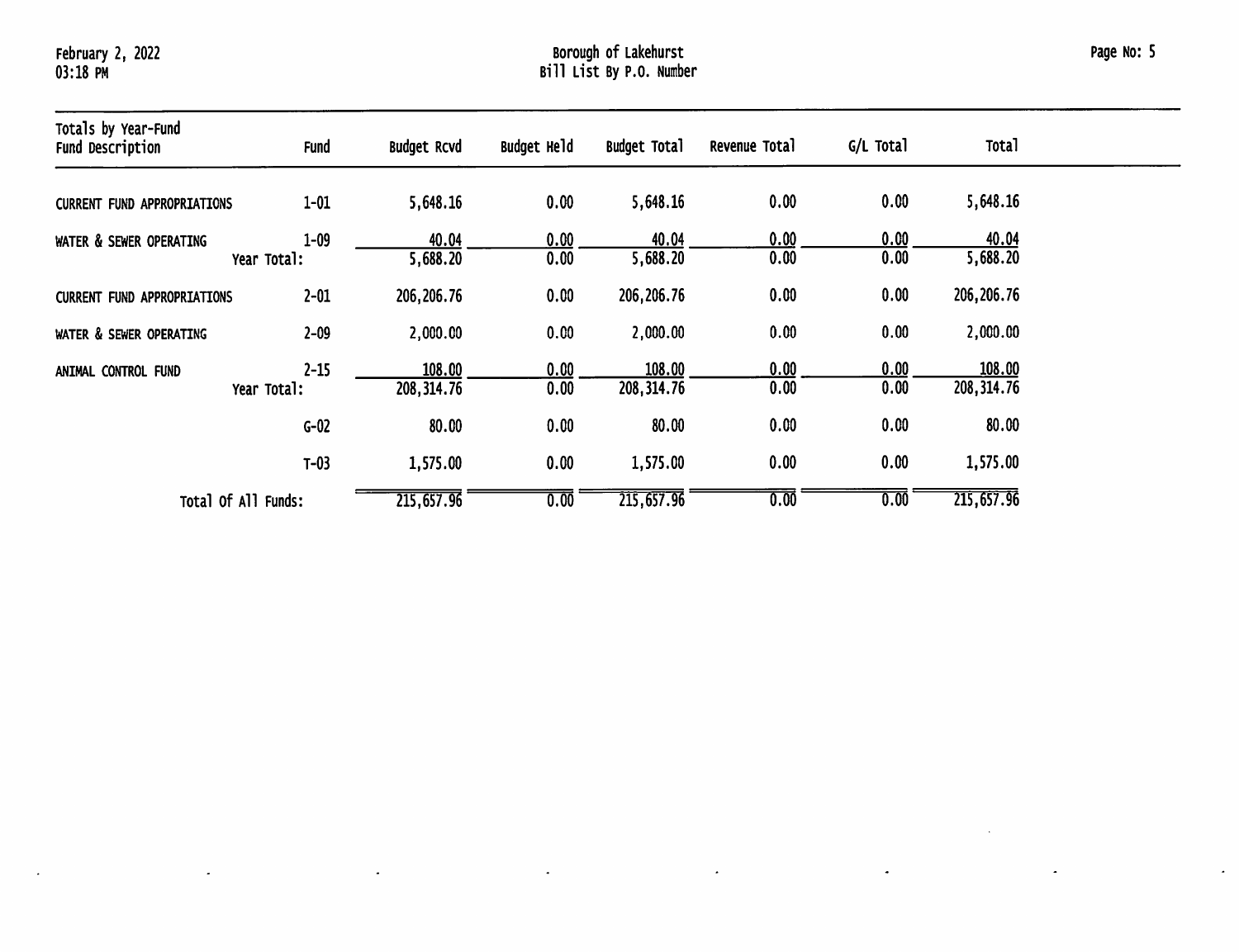#### **RESOLUTION February 3, 2022**

**WHEREAS,** a survey of the disbursements and anticipated commitments against the 2021 Current Operating Budget Appropriations reveals the need to transfer funds; **and**

**WHEREAS,** Title 40A:4-58 of the Revised Statutes of the State of New Jersey authorizes the transfers commencement November 1 of the current year to March 31 of the next year:

Transfer From:

| Buildings & Grounds S/W<br><b>Social Security</b>                                                    |       | \$4,200.00<br>\$500.00                                       |
|------------------------------------------------------------------------------------------------------|-------|--------------------------------------------------------------|
|                                                                                                      | Total | \$4,700.00                                                   |
| Transfer To:<br>Municipal Clerk O/E<br>Finance O/E<br>Engineering O/E<br>Youth & Rec O/E<br>Gasoline |       | \$1,000.00<br>\$750.00<br>\$750.00<br>\$200.00<br>\$2,000.00 |
|                                                                                                      | Total | \$4.700.00                                                   |

**NOW, THEREFORE, BE IT RESOLVED** by Mayor and Council of the Borough of Lakehurst, County of Ocean, State of New Jersey that the above stated transfer is hereby approved.

**I, Maryanne Capasso, Municipal Clerk of the Borough of Lakehurst, County of Ocean, State of New Jersey, do hereby certify that the above resolution was approved by the governing body at the meeting of February 3rd, 2022.**

> **Maryanne Capasso, RMC Municipal Clerk**

\_\_\_\_\_\_\_\_\_\_\_\_\_\_\_\_\_\_\_\_\_\_\_\_\_\_\_\_\_\_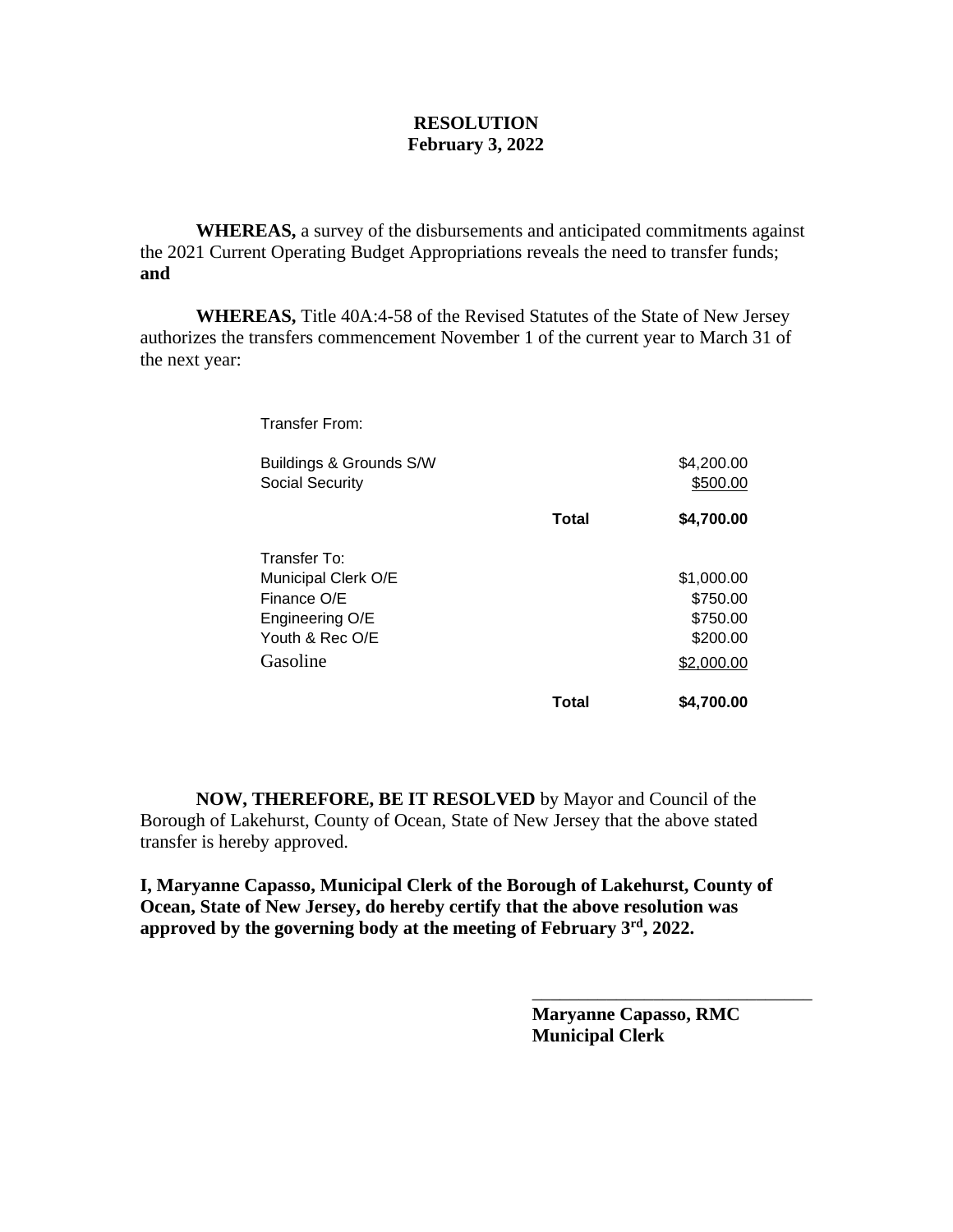#### **RESOLUTION FEBRUARY 3, 2022**

**WHEREAS**, there exists a need for specialized financial advisory services in connection with the issuance of bonds or notes of the Borough of Lakehurst in the County of Ocean, State of New Jersey, including the planning and development of a financing strategy and structure, coordinating the financing process, providing consulting services through the actual execution of the financing and provide follow-up reporting and analyses after the transaction is complete, **and**

**WHEREAS**, such specialized financial advisory services can be provided by Phoenix Advisors, LLC, a financial advisory group of Bordentown, New Jersey, so recognized by the financial community; **and**

**WHEREAS**, the Local Public contracts Law (N.J.S.A. 40A:11-1 et seq.) requires that notice with respect to contracts for Professional Services awarded without competitive bids must be publicly advertised;

**NOW, THEREFORE, BE IT RESOLVED** by the Mayor and Council of the Borough of Lakehurst, County of Ocean, State of New Jersey, as follows:

(1) The financial advisory group of Phoenix Advisors, LLC of Bordentown, New Jersey, is hereby retained for 2022 to provide the specialized financial advisory services necessary in connection with the issuance of bonds or notes by the Borough not to exceed \$17,500.

(2) The Contract is awarded without competitive bidding as a "Professional Service" in accordance with the Local Public Contracts Law; N.J.S.A. 40A:11- 5(1) (a), because it is for services performed by persons authorized by law to practice a recognized profession.

(3) The Mayor and Clerk are hereby authorized and directed to execute an Agreement with Phoenix Advisors, LLC.

(4) A notice of this action shall be printed once in a Borough legal newspaper.

\_\_\_\_\_\_\_\_\_\_\_\_\_\_\_\_\_\_\_\_\_\_\_\_\_\_\_\_\_\_\_\_\_\_\_

**I, Maryanne Capasso, Municipal Clerk of the Borough of Lakehurst, County of Ocean and State of New Jersey do hereby certify that the above resolution was approved by the Mayor and Council at the meeting of February 3, 2022.**

> **Maryanne Capasso, RMC Municipal Clerk**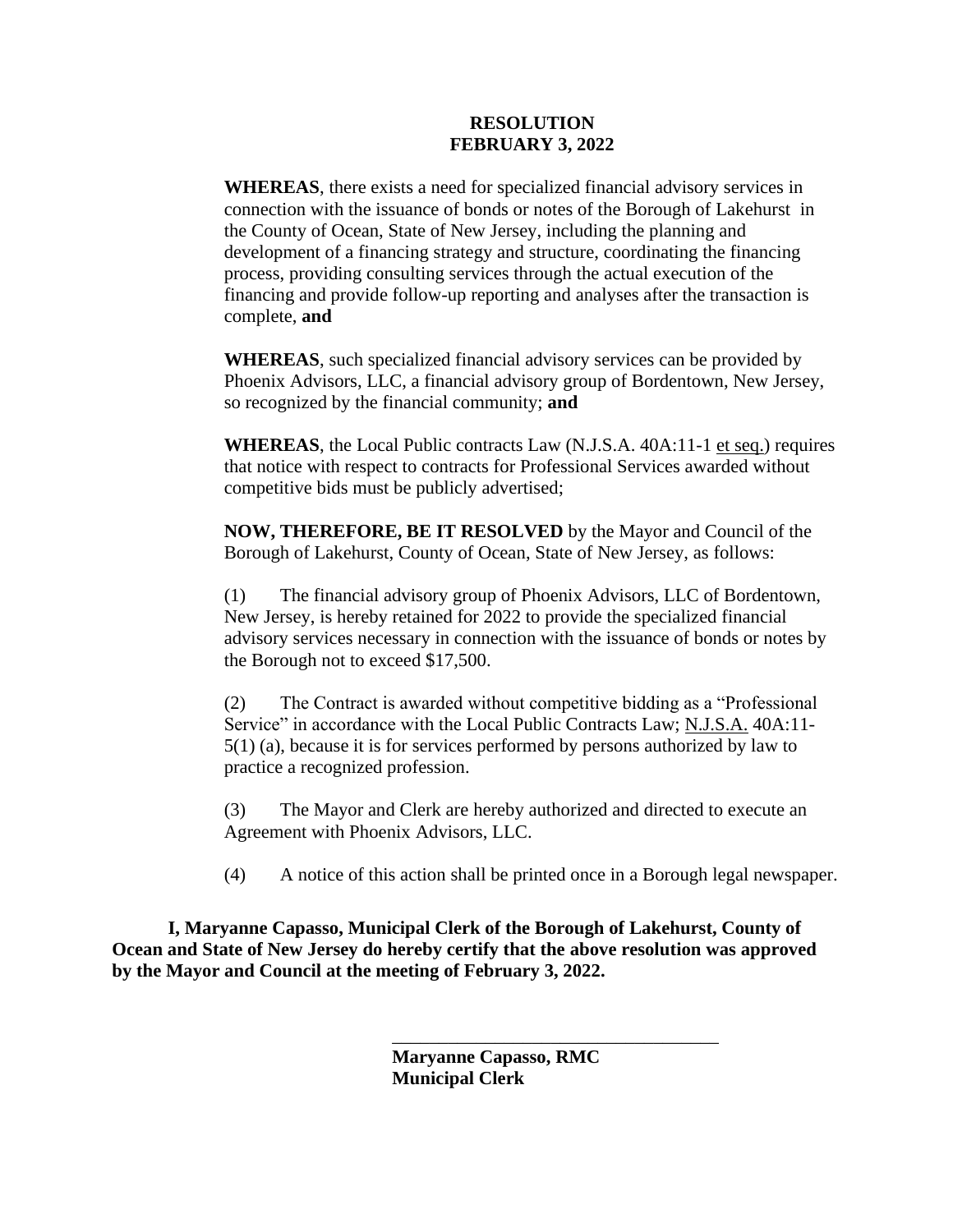#### **"AN ORDINANCE OF THE BOROUGH OF LAKEHURST AMENDING CHAPTER XVII, TO ESTABLISH THE POSITION OF CLEAN COMMUNITIES COORDINATOR OF THE REVISED GENERAL ORDINANCES OF THE BOROUGH OF LAKEHURST, COUNTY OF OCEAN, STATE OF NEW JERSEY, ENTITLED SOLID WASTE MANAGEMENT"**

#### **2022-01**

#### **Section 3.2 of Chapter XVII, Litter Control shall include:**

#### **17-2 LITTER CONTROL**

 **17-3.2 Definitions.** For the purpose of this ordinance, the following terms, phrases, words and their derivations shall have the meanings stated herein unless their use in the text of this Chapter clearly demonstrates a different meaning. When not inconsistent with the context, words used in the present tense include the future, words used in the plural number include the singular number, and words used in the singular number include the plural number. The word "shall" is always mandatory and not merely directory.

*Clean Communities Coordinator* shall mean the person or persons appointed by the Governing Body and who shall be authorized to, among other things, enforce the New Jersey Clean Communities program, a Statewide litter abatement program created after the passage of the Clean Communities Act in 1986.

#### **Severability.**

Each section, subsection, sentence, clause and phrase of this Ordinance is declared to be an independent section, subsection, sentence, clause and phrase, and the finding or holding of any such portion of this Ordinance to be unconstitutional, void, or ineffective for any cause, or reason, shall not affect any other portion of this Ordinance.

#### **Effective date.**

This Ordinance shall take effect immediately upon final passage and publication as required by law.

> Hon. Harry Robbins Mayor

\_\_\_\_\_\_\_\_\_\_\_\_\_\_\_\_\_\_\_\_\_\_\_\_\_\_\_